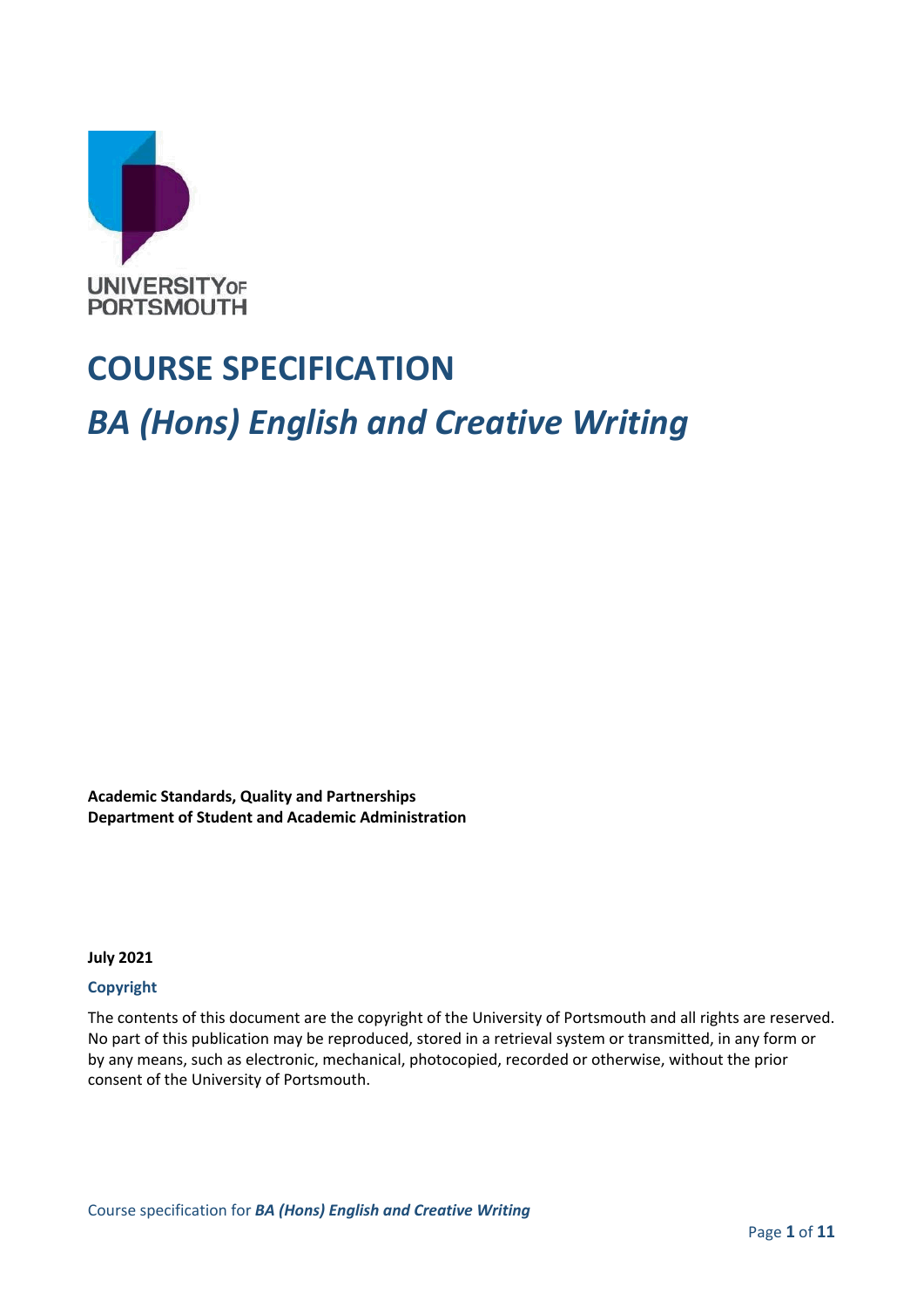# **COURSE SPECIFICATION**

| <b>Course Title</b>                                                                                  | <b>BA (Hons) English and Creative Writing</b>  |
|------------------------------------------------------------------------------------------------------|------------------------------------------------|
| <b>Final Award</b>                                                                                   | BA (Hons)                                      |
| <b>Exit Awards</b>                                                                                   | CertHE, DipHE, BA                              |
| Course Code / UCAS code (if applicable)                                                              | U1611PYC, C1611S / QW38                        |
| Mode of study                                                                                        | <b>Full time</b>                               |
| Mode of delivery                                                                                     | Campus                                         |
| Normal length of course                                                                              | 3 years, 4 years with placement                |
| Cohort(s) to which this course specification<br>applies                                              | September 2019 intake onwards                  |
| <b>Awarding Body</b>                                                                                 | University of Portsmouth                       |
| <b>Teaching Institution</b>                                                                          | University of Portsmouth                       |
| Faculty                                                                                              | <b>Creative and Cultural Industries</b>        |
| School/Department/Subject Group                                                                      | Film, Media and Communication                  |
| School/Department/Subject Group webpage                                                              | <b>School of Film, Media and Communication</b> |
| Course webpage including entry criteria                                                              | <b>BA (Hons) English and Creative Writing</b>  |
| Professional and/or Statutory Regulatory<br><b>Body accreditations</b>                               | None                                           |
| <b>Quality Assurance Agency Framework for</b><br><b>Higher Education Qualifications (FHEQ) Level</b> | Level 6                                        |

This course specification provides a summary of the main features of the course, identifies the aims and learning outcomes of the course, the teaching, learning and assessment methods used by teaching staff, and the reference points used to inform the curriculum.

This information is therefore useful to potential students to help them choose the right course of study, to current students on the course and to staff teaching and administering the course.

Further detailed information on the individual modules within the course may be found in the relevant module descriptors and the Course Handbook provided to students on enrolment.

Please refer to the Course [and Module Catalogue](https://course-module-catalog.port.ac.uk/#/welcome) for further information on the course structure and modules.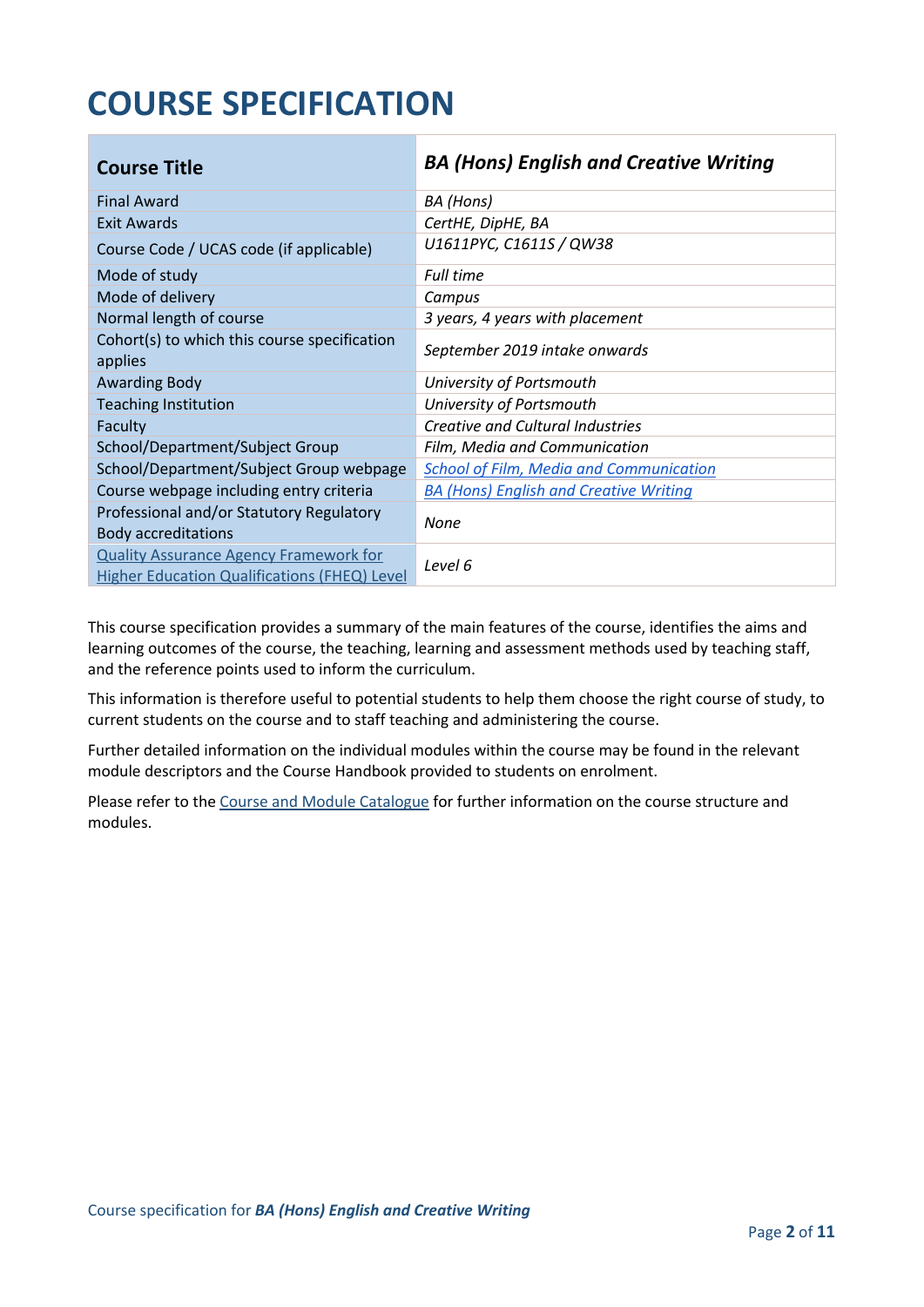### **Educational aims of the course**

The English and Creative Writing Programme aims to deliver high level literary and critical training to student writers, in a range of traditional and innovative styles:

- To support, through a stimulating programme of study, the development of writing skills in a range of creative, critical and professional forms;
- To introduce students to speculative and reflective approaches to writing and reading, inspiring enthusiasm for the subject and an appreciation of its continuing social, cultural, political and economic importance.
- To provide an opportunity of studying a range of literary, performance and media texts, from a variety of historical periods, world cultures and arts- and media-based institutions, developing students' ability to contextualise their own work within the writing traditions that precede and surround them;
- To enable students to develop a high standard of literacy, communication skills, and aptitudes for critical argument and persuasion;
- To encourage students to recognise the skills and insights they develop through the programme and help them identify career opportunities to use them, in a global context.
- To allow Combined Honours students to take a range of core and optional subjects in English Literature, enhancing their critical understanding of theoretical issues alongside their creative experimentation with key forms, including novels, short stories and poetry.

#### **Course Learning Outcomes and Learning, Teaching and Assessment Strategies**

The [Quality Assurance Agency for Higher Education \(QAA\)](http://www.qaa.ac.uk/en) sets out a national framework of qualification levels, and the associated standards of achievement are found in their Framework for Higher Education [Qualifications](https://www.qaa.ac.uk/quality-code/qualifications-frameworks) document.

The Course Learning Outcomes for this course are outlined in the tables below.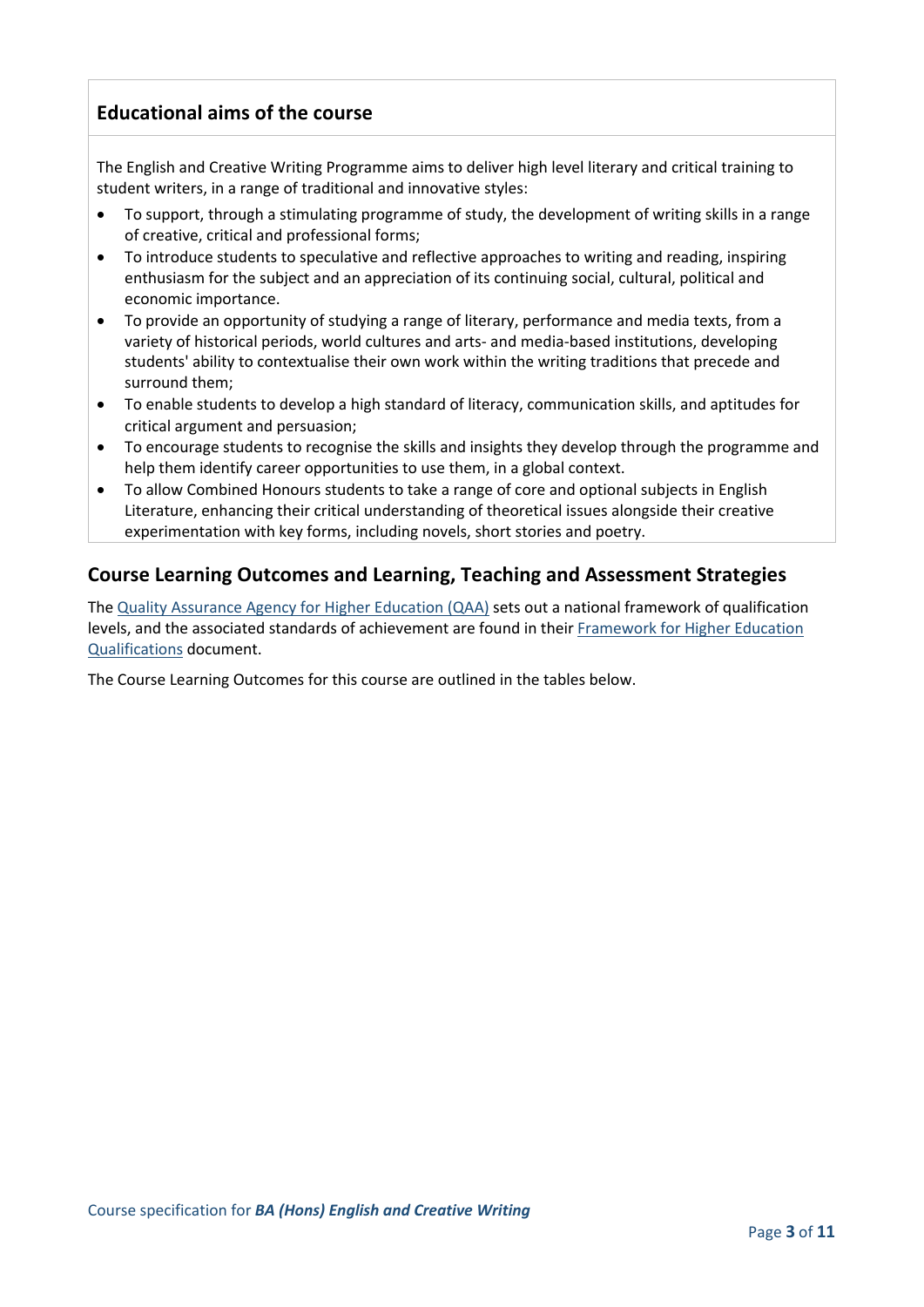#### **A. Knowledge and understanding of:**

| LO<br>number | <b>Learning outcome</b>                                                                                                                                                                                                                                                                                | <b>Learning and</b><br><b>Teaching</b><br>methods                                                                                                                                                            | <b>Assessment</b><br>methods                                                                                                                                                          |
|--------------|--------------------------------------------------------------------------------------------------------------------------------------------------------------------------------------------------------------------------------------------------------------------------------------------------------|--------------------------------------------------------------------------------------------------------------------------------------------------------------------------------------------------------------|---------------------------------------------------------------------------------------------------------------------------------------------------------------------------------------|
| A.1          | The processes by which original and adapted<br>texts are created, realised and managed, such<br>as the processes of drafting, writing, editing and<br>others as appropriate in the production of<br>written texts in a range of genres (DDP), and the<br>power of imagination in literary creation (E) | Annotated<br>drafts, tutor-led<br>writing<br>workshops,<br>peer review,<br>formative<br>feedback                                                                                                             | Annotated drafts, creative<br>artefacts, oral<br>presentations or 'pitches',<br>critical/reflective/evaluativ<br>e essays, formative and<br>summative feedback                        |
| A.2          | Writing in publishing and performance<br>contexts, opportunities and audiences in the<br>wider world, and the historical and cultural<br>development of such contexts [CW]                                                                                                                             | Lectures and<br>seminars,<br>creative writing<br>workshops with<br>prompts and in-<br>class tasks                                                                                                            | Analysis of core critical and<br>creative skills, including<br>those with diversity and<br>post-colonial agendas                                                                      |
| A.3          | The principal literary genres of prose, poetry,<br>and drama; this includes writing for various<br>media such as film, radio and stage, but also<br>evolving media such as writing for digital and<br>new media [CW]                                                                                   | Lecturer input<br>of inspiring<br>prompts, tutor<br>and peer group<br>formative<br>feedback                                                                                                                  | Marking scheme aims to<br>recognise and reward a<br>'publishable quality' in<br>creative outputs                                                                                      |
| A.4          | Critical awareness of the context in which<br>writing is produced and how individual practice<br>relates to that of predecessors and<br>contemporaries, peers and established<br>practitioners [CW]                                                                                                    | Daily/weekly<br>workshop tasks<br>with<br>'homework' in<br>a range of<br>forms and<br>styles, including<br>research<br>methods                                                                               | Short fiction and non-<br>fiction, poetry portfolios,<br>scripts for stage and screen<br>Creative and critical<br>artefacts, often interlinked.<br>Citation and referencing<br>skills |
| A.5          | The development of new writing strategies<br>drawn from critical reflection upon their writing<br>practice; and conscious, controlled interplay<br>between practice, criticism and theory within<br>their chosen form(s) [CW]                                                                          | Workshop<br>activities which<br>use critical<br>reflection to<br>inspire and<br>underpin<br>creative<br>experimentatio<br>n, and<br>encourage self-<br>reflexive<br>analysis of<br>processes and<br>products | Marking scheme gauges<br>'originality, significance,<br>rigour' at incremental levels                                                                                                 |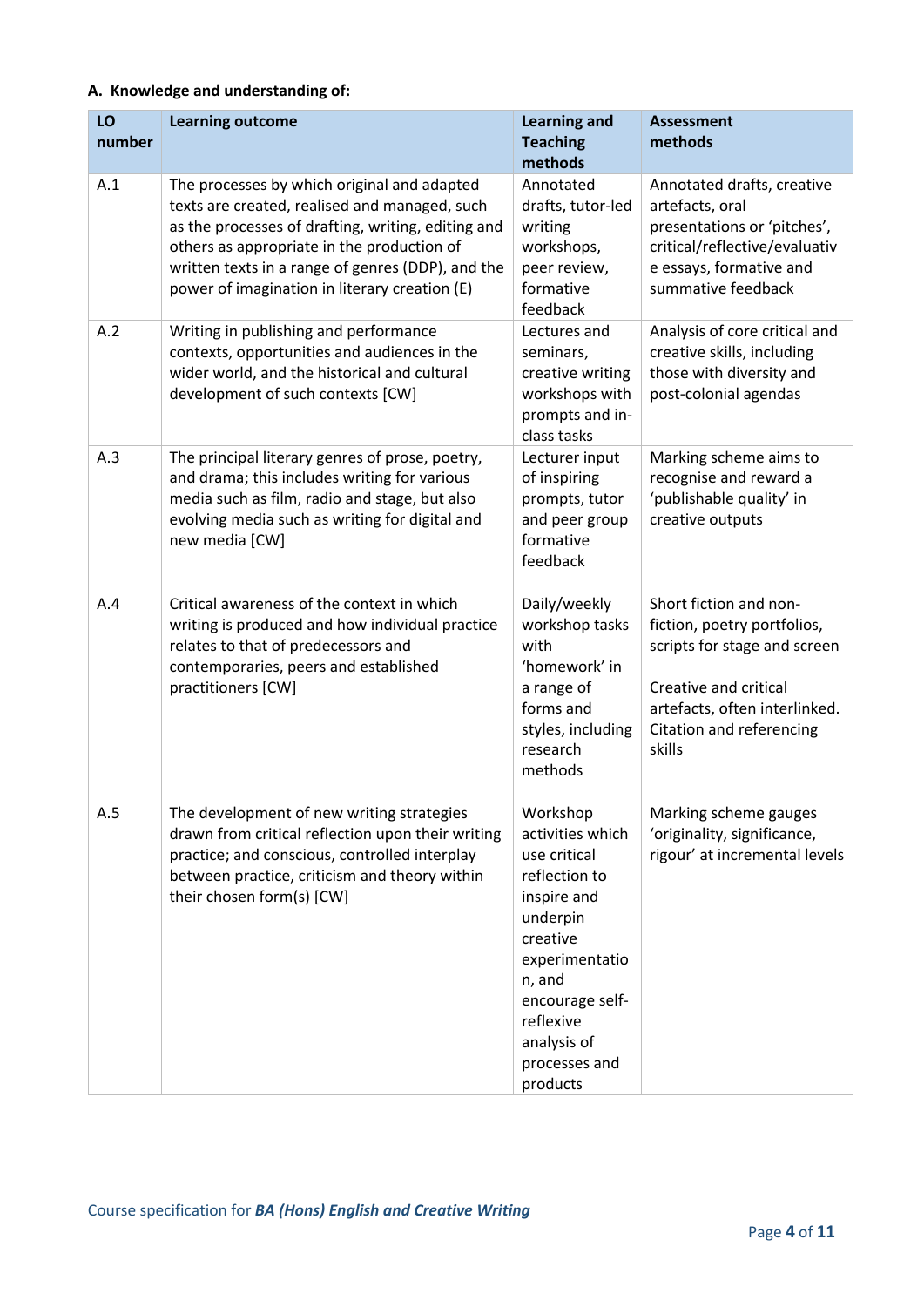**B. Cognitive (Intellectual or Thinking) skills, able to:**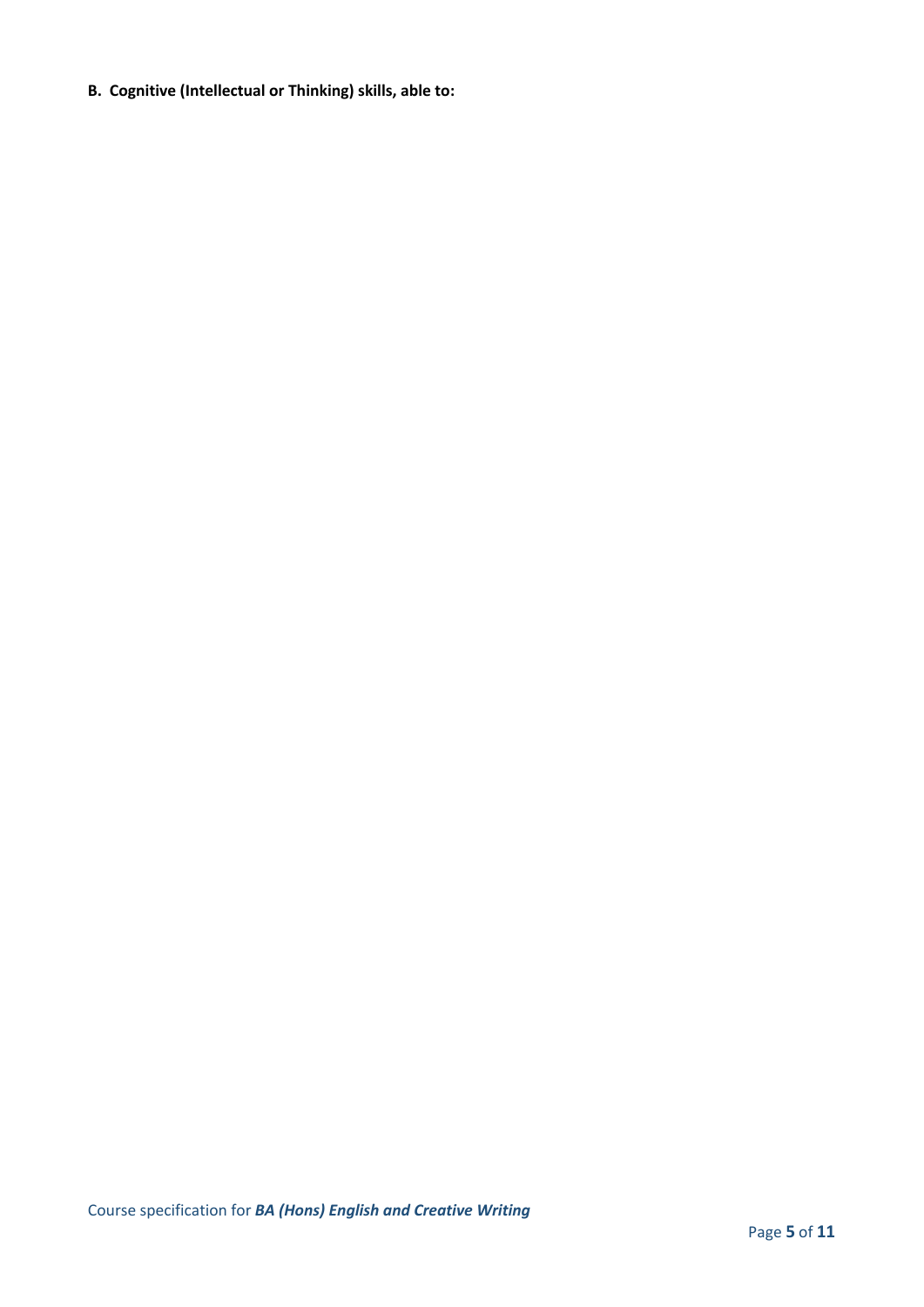| LO<br>number | Learning outcome                                                                                                                                                                                                                            | Learning and<br>Teaching<br>methods                                                                                                                                                                                                                                                | Assessment<br><b>Methods</b>                                                                                                         |
|--------------|---------------------------------------------------------------------------------------------------------------------------------------------------------------------------------------------------------------------------------------------|------------------------------------------------------------------------------------------------------------------------------------------------------------------------------------------------------------------------------------------------------------------------------------|--------------------------------------------------------------------------------------------------------------------------------------|
| B.1          | Describe, analyse and critically examine the processes<br>by which new work is created, realised or managed,<br>such as the processes of drafting, devising, editing,<br>production and the use of new technologies as<br>appropriate (DDP) | Lectures with<br>historical,<br>cultural, critical<br>input                                                                                                                                                                                                                        | Essays (critical and<br>reflective); portfolios<br>of creative writing                                                               |
| B.2          | Initiate, develop and realise distinctive and creative<br>work within various forms of writing or other media<br>(CMFCS)                                                                                                                    | Seminars with<br>writing prompts<br>and discussion<br>tasks<br>Creative<br>workshops with<br>opportunity for<br>peer review and<br>tutor feedback                                                                                                                                  | Marking scheme<br>takes into a range of<br>generic techniques in<br>both traditional and<br>new literary formats                     |
| B.3          | Produce clear, accurate, artistically coherent and<br>technically sophisticated written work, which<br>articulates a combination of research and creative<br>ideas [CW]                                                                     | Seminars with<br>writing prompts<br>and discussion<br>tasks<br>Creative<br>workshops with<br>opportunity for<br>peer review and<br>tutor feedback                                                                                                                                  | Oral<br>presentation/pitches<br>; in-class tests and<br>written examinations<br>Blogs and other<br>professional writing<br>artefacts |
| B.4          | Communicate orally and through the written word<br>concrete ideas and abstract concepts [CW]                                                                                                                                                | <b>Tutorials and</b><br>small group<br>seminars give<br>undergraduate<br>students the<br>opportunity to<br>discuss concrete<br>ideas and<br>abstract<br>concepts, in<br>both English<br>Literature and<br><b>Creative Writing</b><br>fields, and<br>where the two<br>areas overlap | Oral<br>presentation/pitches<br>; in-class tests and<br>written examinations<br>Blogs and other<br>professional writing<br>artefacts |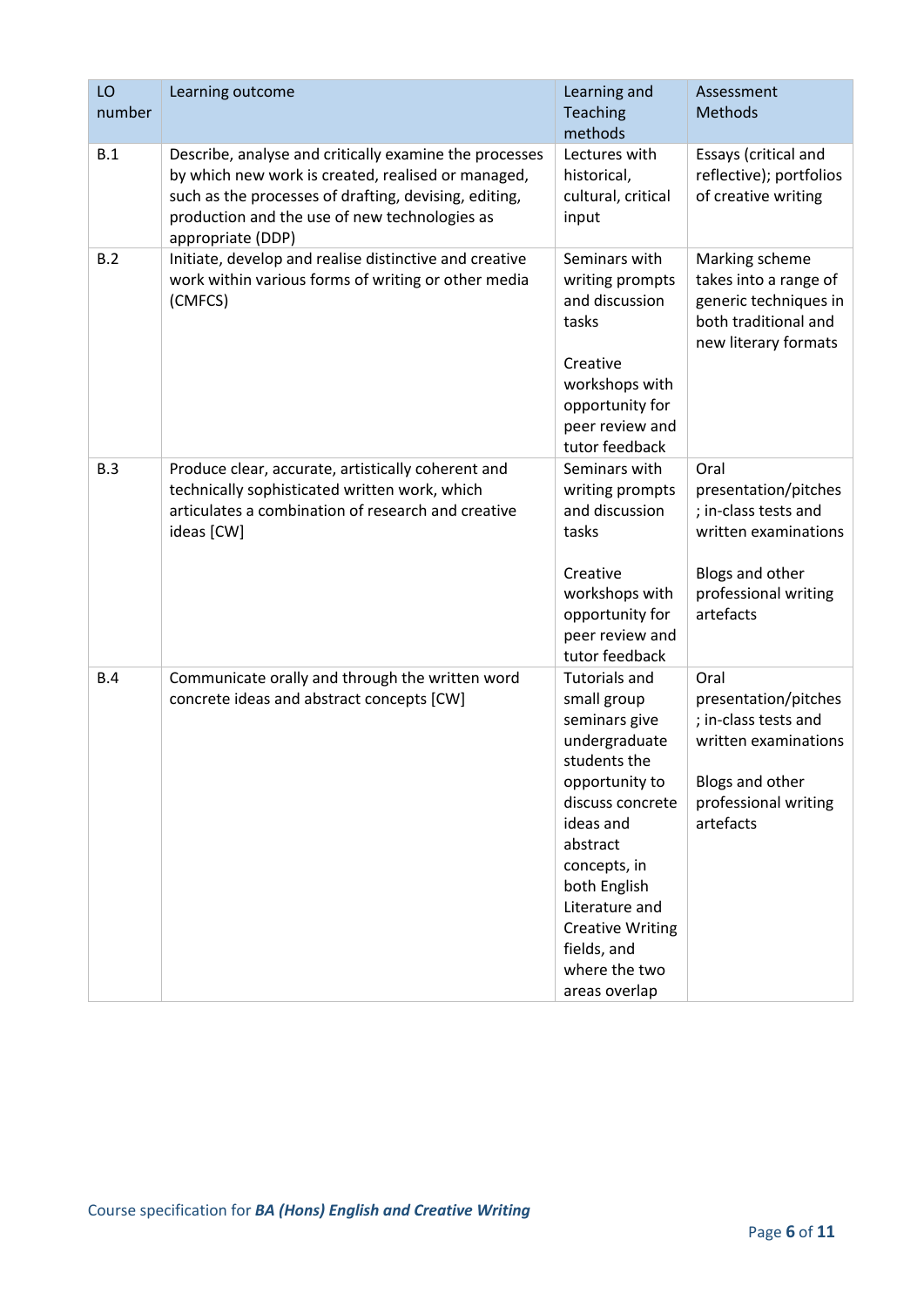| B.5 | Employ an imaginative and divergent mode of<br>thinking which is integral to identifying and solving<br>problems, to the making of critical and reflective<br>judgements, to the generation of alternatives and<br>new ideas, and to engaging with broader issues of<br>value [CW] | Creative<br>workshops with<br>opportunity for<br>peer review and<br>tutor feedback | Annotated drafts or<br>reflective statements<br>accompany many<br>creative artefacts to<br>demonstrate each<br>student's approach<br>to identifying and<br>solving problems in<br>their research and<br>composition |
|-----|------------------------------------------------------------------------------------------------------------------------------------------------------------------------------------------------------------------------------------------------------------------------------------|------------------------------------------------------------------------------------|---------------------------------------------------------------------------------------------------------------------------------------------------------------------------------------------------------------------|
|-----|------------------------------------------------------------------------------------------------------------------------------------------------------------------------------------------------------------------------------------------------------------------------------------|------------------------------------------------------------------------------------|---------------------------------------------------------------------------------------------------------------------------------------------------------------------------------------------------------------------|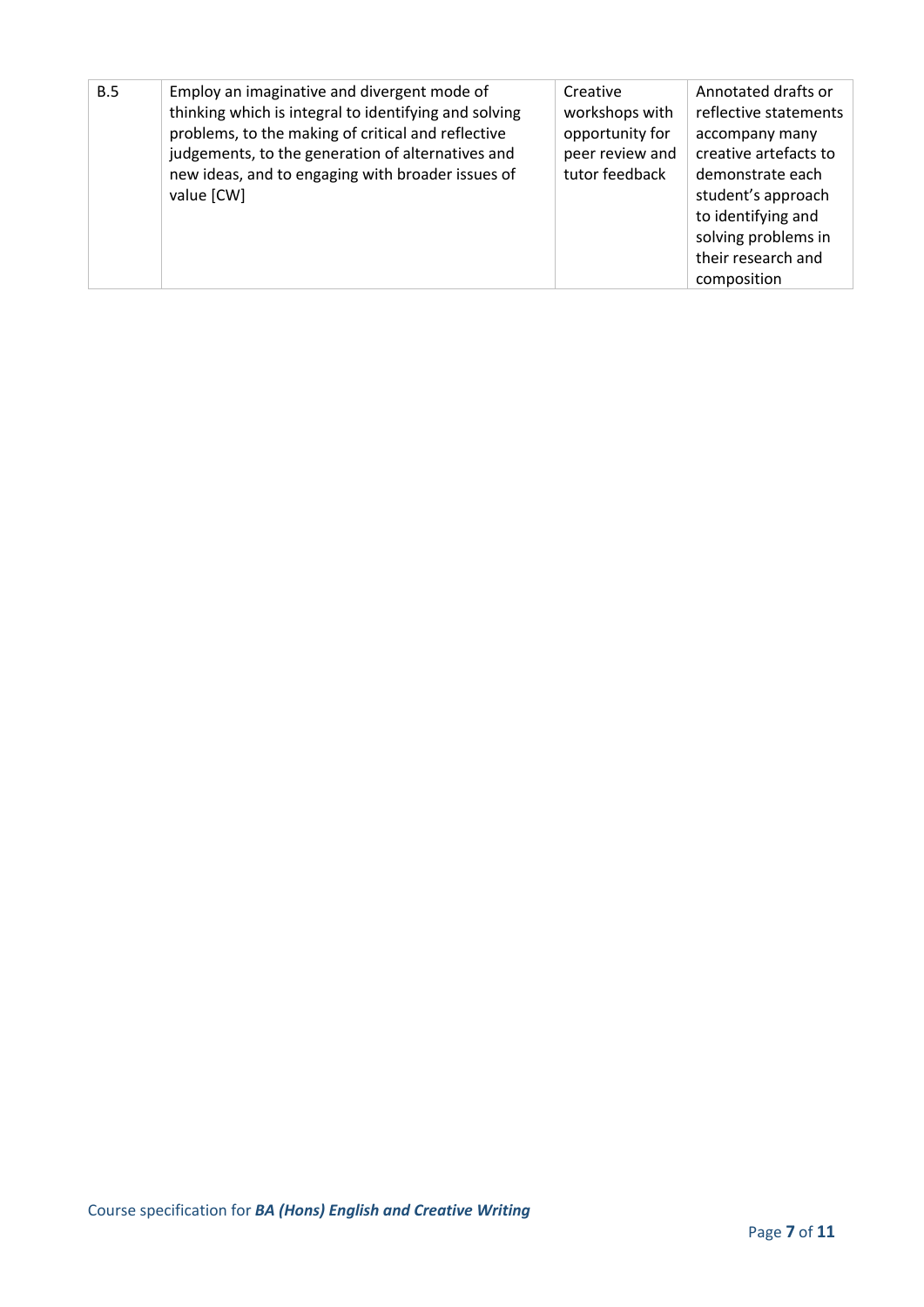| LO<br>number | Learning outcome                                                                                                                                                                                                                                            | Learning and<br>Teaching<br>methods                                                                                                     | Assessment<br>methods                                                                                                                                                                               |
|--------------|-------------------------------------------------------------------------------------------------------------------------------------------------------------------------------------------------------------------------------------------------------------|-----------------------------------------------------------------------------------------------------------------------------------------|-----------------------------------------------------------------------------------------------------------------------------------------------------------------------------------------------------|
| C.1          | Initiate, research and complete original work in creative<br>writing across a range of genres and in a variety of<br>contexts, whether individually or collaboratively                                                                                      | Specialist training<br>in script and<br>magazine layout,<br>with the<br>potential to use<br>industry software                           | Creative and<br>critical<br>artefacts;<br>including in<br>script and<br>poetry formats                                                                                                              |
| C.2          | Command a broad range of vocabulary and structural<br>styles in the production of original texts and artefacts                                                                                                                                              | Proof reading<br>and copy editing<br>activities                                                                                         | Vocabulary and<br>narrative<br>structure are<br>key and explicit<br>criteria for<br>assessment of<br>students<br>looking to excel<br>and show<br>employability in<br>the field                      |
| C.3          | Be aware of (simulated) timescales, budgets and<br>editorial requirements for writing project work (SS)                                                                                                                                                     | Mock-submission<br>briefs to real life<br>journals                                                                                      | Evaluation of<br>students'<br>awareness of<br>timescales,<br>budgets and<br>editorial<br>requirements in<br>core<br>'submission<br>letter' artefacts<br>at L5, and<br>elsewhere on<br>the programme |
| C.4          | Demonstrate an active engagement with the craft of<br>writing in the use of journals and other reflective<br>practices and work with other writers on their projects,<br>assisting them in developing their ideas and reaching<br>their best potential (SS) | Encourage the<br>use of peer<br>review<br>opportunities to<br>draft and craft<br>coursework in<br>collaboration<br>with course<br>mates | Group<br>presentations<br>and peer<br>review<br>exercises                                                                                                                                           |
| C.5          | Use bibliographical skills appropriate to the discipline,<br>including accurate and consistent use of scholarly<br>conventions of presentation (E)                                                                                                          | Referencing and<br>citation skills                                                                                                      | Formal and<br>summative<br>assessment of<br>these skills in<br>written<br>submissions                                                                                                               |

#### **C. Practical (Professional or Subject) skills, able to:**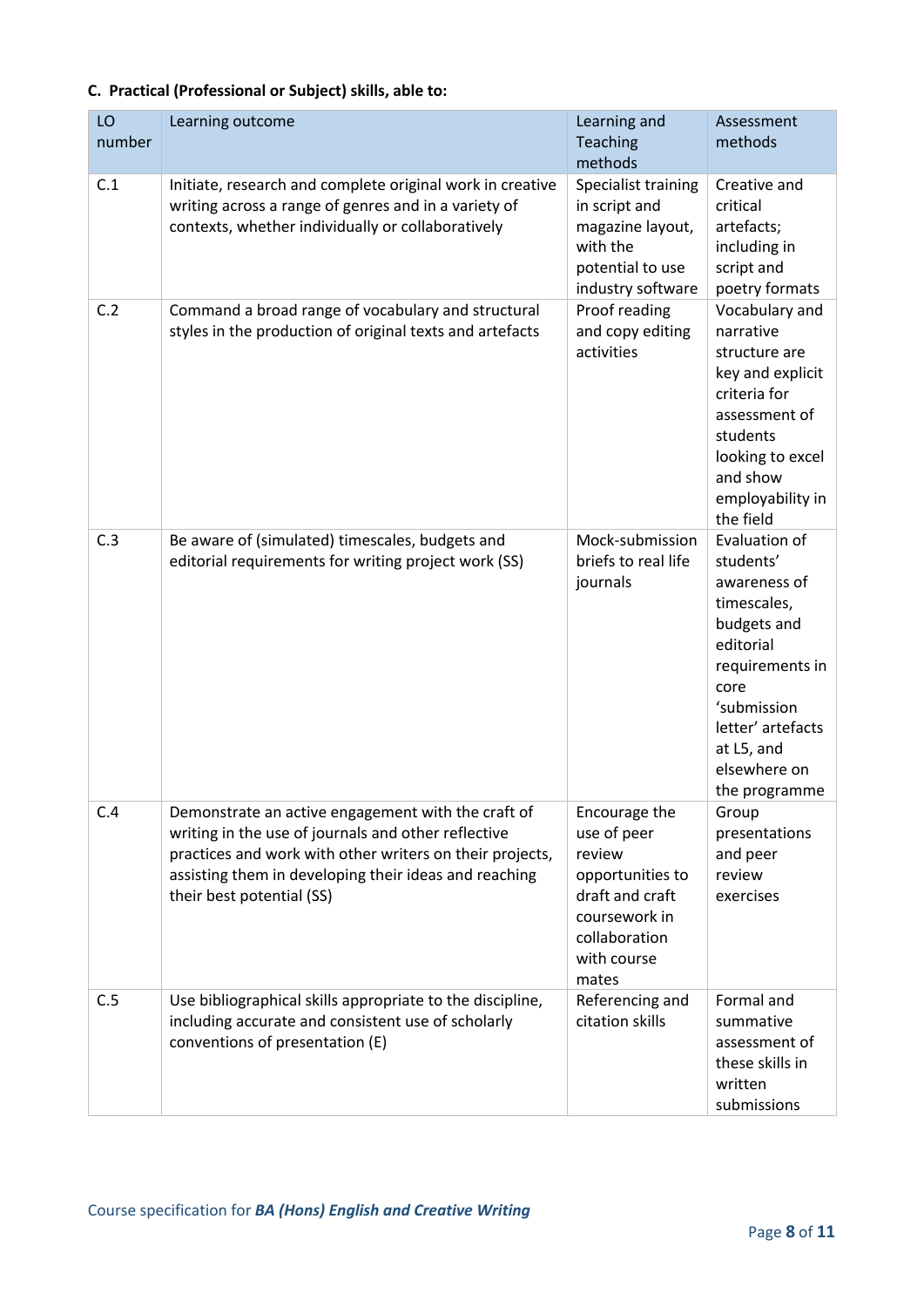| LO<br>number | Learning outcome                                                                                                                                                                                                                                                                                                             | Learning and<br><b>Teaching</b><br>methods                                                                                                                                                                                                                                                                      | Assessment<br>methods                                                                                                                                        |
|--------------|------------------------------------------------------------------------------------------------------------------------------------------------------------------------------------------------------------------------------------------------------------------------------------------------------------------------------|-----------------------------------------------------------------------------------------------------------------------------------------------------------------------------------------------------------------------------------------------------------------------------------------------------------------|--------------------------------------------------------------------------------------------------------------------------------------------------------------|
| D.1          | Produce original and adapted written work of a high<br>standard, suitable for presentation, exhibition,<br>performance or publication within the University or<br>local / national / international contexts                                                                                                                  | Lectures,<br>seminars,<br>writing<br>workshop, drop-<br>in sessions, one-<br>to-one or small<br>group tutorials<br>Chances to<br>practice arguing<br>with academics<br>at the highest<br>undergraduate<br>level, in safe and<br>supportive<br>settings, during<br>tutorial<br>discussion of<br>dissertation WIP | Creative and<br>critical artefacts;<br>including in<br>script and poetry<br>formats<br>Opportunities<br>for formative as<br>well as<br>summative<br>feedback |
| D.2          | Demonstrate advanced communication skills, both oral<br>and written, including the ability to present a<br>rhetorically effective, coherent, well supported and<br>sustained argument                                                                                                                                        |                                                                                                                                                                                                                                                                                                                 | Group<br>presentations<br>and peer review<br>exercises                                                                                                       |
| D.3          | Demonstrate time-management, organisational and<br>administrative skills, including the ability to plan and<br>work to clear goals and objectives, and Demonstrate<br>word-processing and other IT skills and familiarity with<br>electronic search tools                                                                    |                                                                                                                                                                                                                                                                                                                 | Proof reading<br>and copy editing<br>activities                                                                                                              |
| D.4          | Demonstrate research skills, including scholarly<br>information retrieval skills, involving the ability to<br>gather, sift and organise material independently and<br>critically, and evaluate its significance (E)                                                                                                          |                                                                                                                                                                                                                                                                                                                 | Proof reading<br>and copy editing<br>activities                                                                                                              |
| D.5          | Initiate and take responsibility for their own work,<br>identifying strengths and needs, in reflecting on<br>personal development; showing considerable personal<br>qualities, including an enthusiasm for enquiry and the<br>motivation to sustain it; and working flexibly, both<br>independently and collaboratively [CW] | Encouragement<br>to submit to in-<br>house<br>publications                                                                                                                                                                                                                                                      | CV and covering<br>letter drafts                                                                                                                             |

#### **D. Transferrable (Graduate and Employability) skills, able to:**

#### **Academic Regulations**

The current University of Portsmouth [Academic Regulations](https://staff.port.ac.uk/departments/services/academicregistry/qmd/assessmentandregulations/) will apply to this course.

#### **Support for Student Learning**

The University of Portsmouth provides a comprehensive range of support services for students throughout their course, details of which are available at the [MyPort](http://myport.ac.uk/) student portal.

In addition to these University support services this course also provides access to:

CCI Creative Careers: Support to add degree-related and relevant work experience for CV building including a work placement year, summer or short internships and part-time work.

CCI Creative Skills: One to one support sessions and group tutorials in creative software and skills relevant to CCI courses and future careers.

Course specification for *BA (Hons) English and Creative Writing*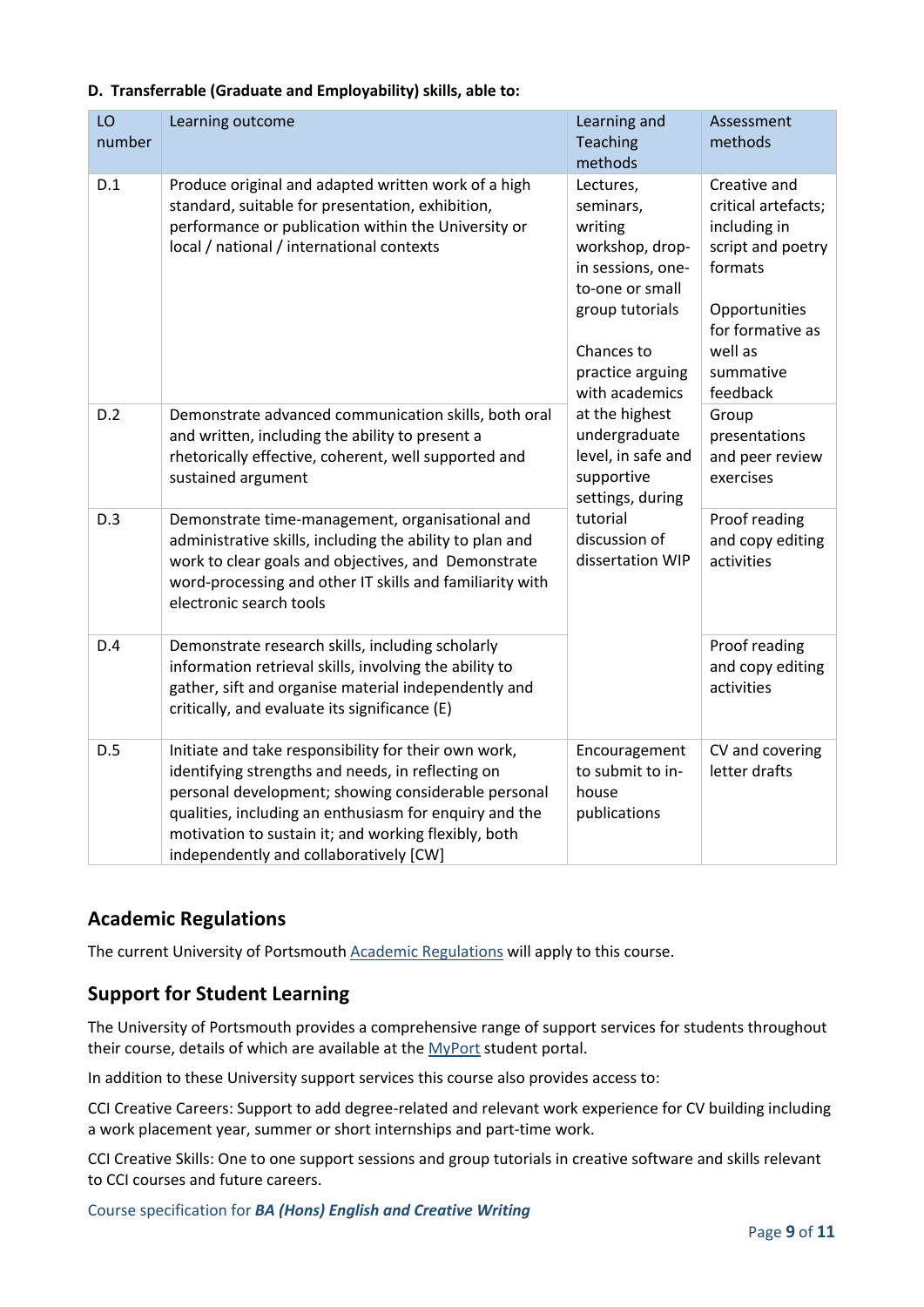CCI Academic Skills: Access to resources to support learning strategies and techniques through one to one tutorials or group workshops.

CCI Student Support Advisor: Help to find appropriate academic, pastoral or practical support. Specialist equipment and facilities relevant to the course.

### **Evaluation and Enhancement of Standards and Quality in Learning and Teaching**

The University of Portsmouth undertakes comprehensive monitoring, review and evaluation of courses within clearly assigned staff responsibilities. Student feedback is a key feature in these evaluations, as represented in our [Policy for Listening to and Responding to the Student Voice](http://policies.docstore.port.ac.uk/policy-069.pdf) where you can also find further information.

#### **Reference Points**

The course and outcomes have been developed taking account of:

- [University of Portsmouth Curriculum Framework Specification](http://policies.docstore.port.ac.uk/policy-217.pdf?_ga=2.262170252.1863271531.1625471462-353504235.1613498042)
- **•** [University of Portsmouth Strategy](https://www.port.ac.uk/about-us/our-ambition/our-strategy)
- [University of Portsmouth Code of Practice for Work-based and Placement Learning](http://policies.docstore.port.ac.uk/policy-151.pdf)
- [Quality Assurance Agency UK Quality Code for Higher Education](https://www.qaa.ac.uk/quality-code)
- [Quality Assurance Agency Qualification Characteristic Statements](https://www.qaa.ac.uk/quality-code/characteristics-statements)
- [Quality Assurance Agency Subject Benchmark Statement:](https://www.qaa.ac.uk/quality-code/subject-benchmark-statements) **English [E]; Communication, Media, Film and Cultural Studies [CMFCS]; Dance, Drama and Performance [DDP]; Creative Writing [CW]**
- [Quality Assurance Agency Framework for Higher Education Qualifications](https://www.qaa.ac.uk/quality-code/qualifications-frameworks)
- Requirements of Professional and/or Statutory Regulatory Bodies: **N/A**
- Vocational and professional experience, scholarship and research expertise of the University of Portsmouth's academic members of staff
- National Occupational Standards

#### **Disclaimer**

The University of Portsmouth has checked the information provided in this Course Specification and will endeavour to deliver this course in keeping with this Course Specification. However, changes to the course may sometimes be required arising from annual monitoring, student feedback, and the review and update of modules and courses.

Where this activity leads to significant changes to modules and courses there will be prior consultation with students and others, wherever possible, and the University of Portsmouth will take all reasonable steps to minimise disruption to students.

It is also possible that the University of Portsmouth may not be able to offer a module or course for reasons outside of its control, for example, due to the absence of a member of staff or low student registration numbers. Where this is the case, the University of Portsmouth will endeavour to inform applicants and students as soon as possible, and where appropriate, will facilitate the transfer of affected students to another suitable course.

#### **Copyright**

The contents of this Course Specification are the copyright of the University of Portsmouth and all rights are reserved. No part of this publication may be reproduced, stored in a retrieval system or transmitted, in any form or by any means, such as electronic, mechanical, photocopied, recorded or otherwise, without the prior consent of the University of Portsmouth.